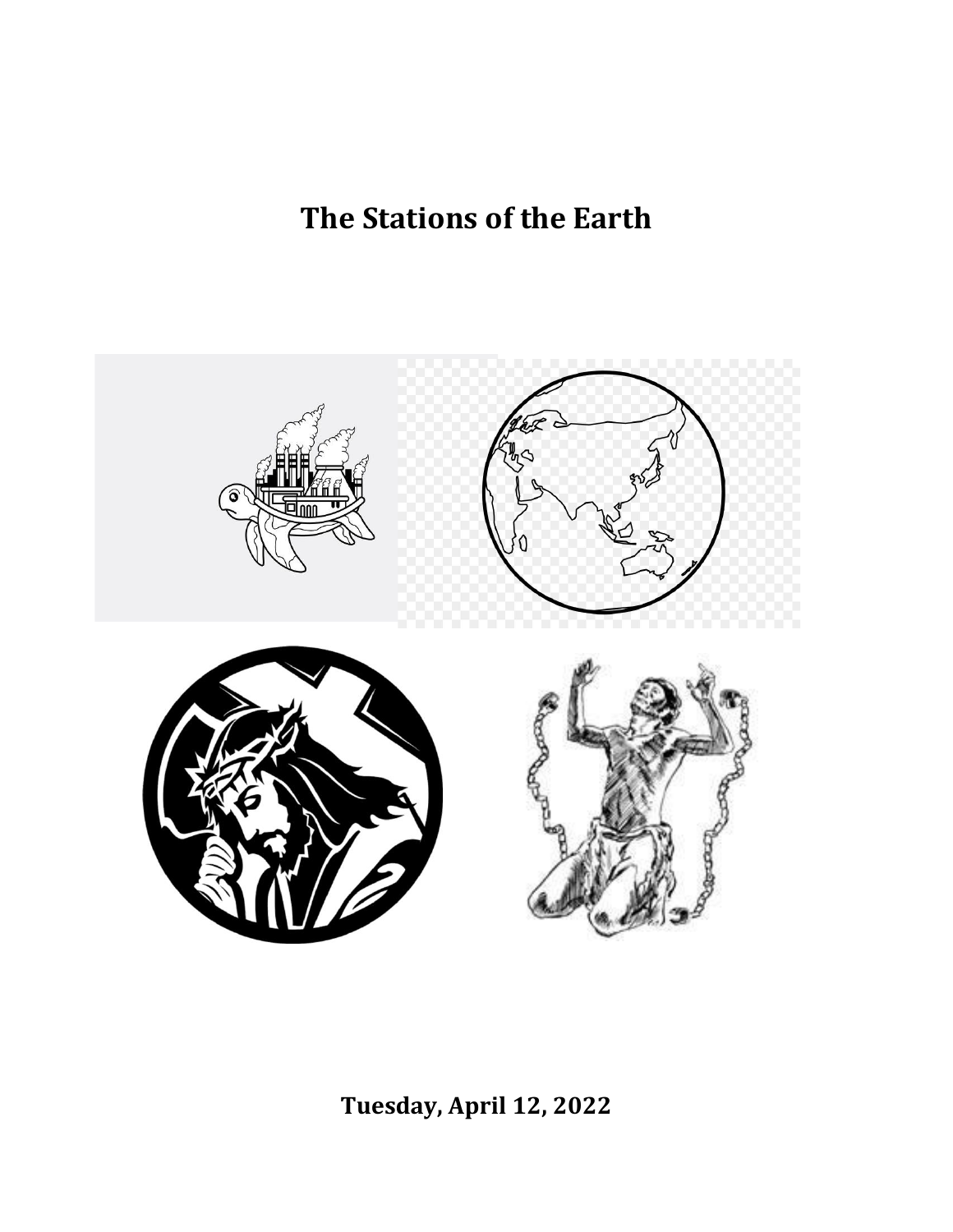# **Stations of the Earth**

# **The Creation of the Earth**

In the beginning, God created the heavens and the earth, and the earth was a formless void and darkness covered the face of the deep. And the Spirit of God swept over the face of the waters. And God said, "Let there be light" and there was light.

# **And God saw that it was good.**

And God said, "Let there be a dome to separate the waters under the dome from the waters above the dome," and it was so. God called the dome sky.

# **And God saw that it was good.**

God said, "Let the waters be gathered together into one place and let dry land appear," and it was so. God called the dry land "Earth" and the waters he called "Seas."

# **And God saw that it was good.**

God said, "Let the earth put forth vegetation, plants yielding seeds and fruit trees of every kind upon the earth," and it was so. The earth put forth vegetation, plants with their seeds and fruit trees with fruit of every kind.

# **And God saw that it was good.**

And God said, "Let there be lights in the sky to separate the day from the night, lights in the dome to give light to the earth," and it was so. God made the sun to rule the day and the moon to rule the night, and the stars.

# **And God saw that it was good.**

And God said, "Let the waters bring forth swarms of living creatures, and let birds fly above the earth." So God created the great sea monsters and every living creature that moves, of every kind, with which the waters swarm, and every winged bird of every kind. God blessed them, saying, "Be fruitful and multiply and fill the waters in the seas, and let birds multiply upon the earth." And it was so.

# **And God saw that it was good.**

And God said, "Let the earth bring forth living creatures of every kind, cattle and creeping things and wild animals of every kind," and it was so.

# **And God saw that it was good.**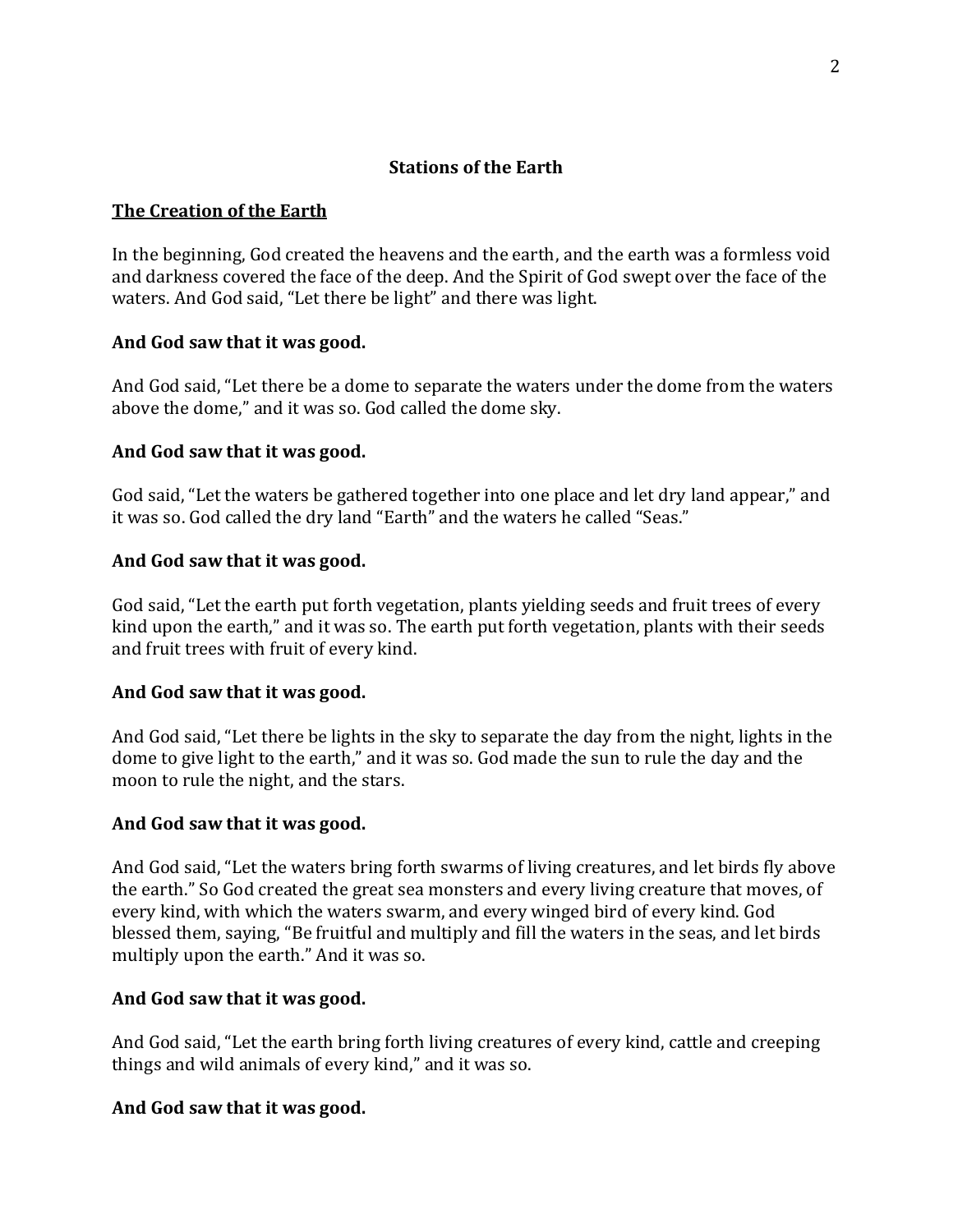Then God said, "Let us make humankind in our image, according to our likeness; and let them have dominion over the fish of the sea and over the birds of the air and over the cattle and over all the wild animals of the earth and over every creeping thing that creeps upon the earth." So God created humankind in his own image and God blessed them. In the image of God he created them, in wonderful diversity God created them. And it was so.

# **And God saw that it was good.**

And God saw everything that he had made, and indeed, it was very good.

**The heavens are telling the glory of God; and the firmament proclaims God's handiwork. Day to day pours forth speech, and night to night declares knowledge. There is no speech, nor are there words; their voice is not heard; yet their voice goes out through all the earth and their words to the end of the world.** *Psalm 19:1-4*

# **Covenant Suite**

Now the Lord said to Abram, "I will make of you a great nation, and I will bless you and make your name great so that you will be a blessing. I will bless those who bless you and the one who curses you I will curse; and in you all the families of the earth shall be blessed." *Genesis 12:1-4*

# **Lord, have mercy upon us and write your law in our hearts, we pray.**

"Obey my voice, and I will be your God, and you shall be my people; and walk only in the way that I command you, so that it may be well with you." *Jeremiah 7:23*

# **Lord, have mercy upon us and write your law in our hearts, we pray.**

Hear, O Israel, the Lord is our God, the Lord alone. You shall love the Lord your God with all your heart, and with all your soul and with all your might. Keep these words that I am commanding you today. Recite them to your children and talk about them when you are at home and when you are away, when you lie down and when you rise. Bind them as a sign on your hand, fix them as an emblem on your forehead, and write them on the doorposts of your house and on your gates. *Deuteronomy 6:4-9*

# **Lord, have mercy upon us and write your law in our hearts, we pray.**

You shall love your neighbour as yourself: I am the Lord. *Leviticus 19:18*

# **Lord, have mercy upon us and write your law in our hearts, we pray.**

The Lord has told you, O Mortal, what is good; and what does the Lord require of you but to do justice, and to love kindness, and to walk humbly with your God. *Micah 6:8*

# **Lord, have mercy upon us and write your law in our hearts, we pray.**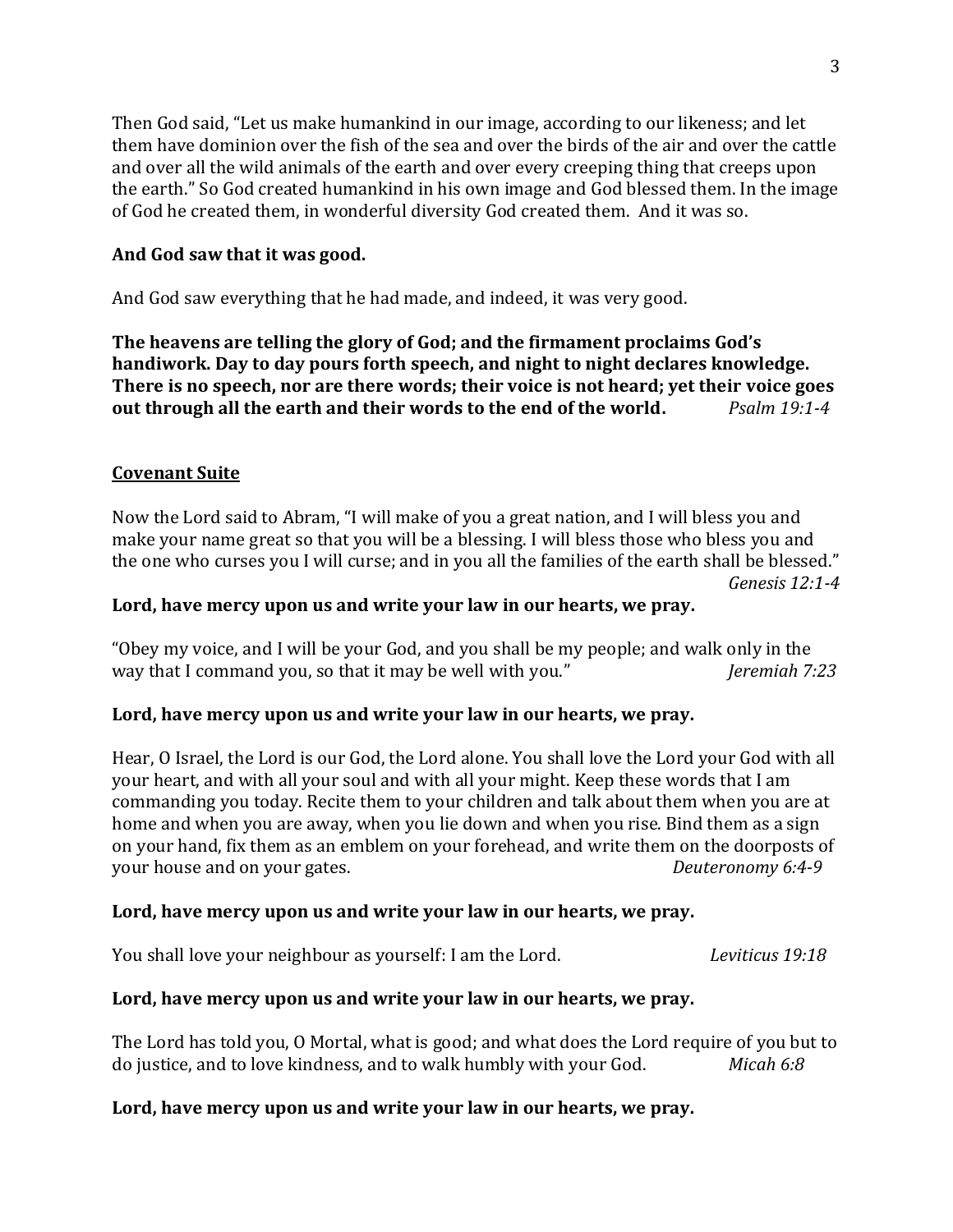## **Desolation Suite**

"Yet they did not obey or incline their ear, but in the stubbornness of their evil will, they walked in their own counsels and looked backwards rather than forward. From the day that your ancestors came out of the land of Egypt until this day, I have persistently sent all my servants the prophets to them, day after day, yet they did not listen to me, or pay attention, but they stiffened their necks. They did worse than their ancestors did."

*Jeremiah 7:24-26*

## **Have mercy on us, O God, and turn our hearts to you.**

O God, you created us to love you with all our heart, and to love each other as ourselves, but we rebel against you by the evil that we do. We are destroying the beautiful earth you have given us. We make war against one another.

## **Have mercy on us, O God, and turn our hearts to you.**

If you, O Lord, will be careful to notice all that is done amiss, O Lord, who could stand? But there is mercy with you. Turn and heal us, O Lord our God. **Have mercy on us, O God, and turn our hearts to you.**

O Lord, we cry out to you. Save your people. Save your planet. Turn our hearts from war and greed and violence. Turn our hands from destruction and marring your works. **Have mercy on us, O God, and turn our hearts to you.**

Jesus said, "Just as you did to one of the least of these who are members of my family, you did it to me." O God, we have sinned against you, against one another, against our fellow creatures, in whom you dwell. *Matthew 25:40*

## **Have mercy on us, O God, and turn our hearts to you.**

"See my servant….He was despised and rejected by others; a man of suffering and acquainted with infirmity; and as one from whom others hide their faces he was despised and we held him of no account. Surely he has borne our infirmities and carried our diseases; yet we accounted him stricken, struck down by God, and afflicted. But he was wounded for our transgressions, crushed for our iniquities; upon him was the punishment that made us whole, and by his bruises we are healed. All we like sheep have gone astray; we have all turned to our own way, and the Lord has laid on him the iniquity of us all. He was oppressed, and he was afflicted, yet he did not open his mouth; like a lamb that is led to the slaughter and like a sheep that before its shearers is silent, so he did not open his mouth…. For he was cut off from the land of the living, stricken for the transgression of my people., although he had done no violence and there was no deceit in his mouth."

*Isaiah 53:3-9*

#### **Have mercy on us, O God, and turn our hearts to you.**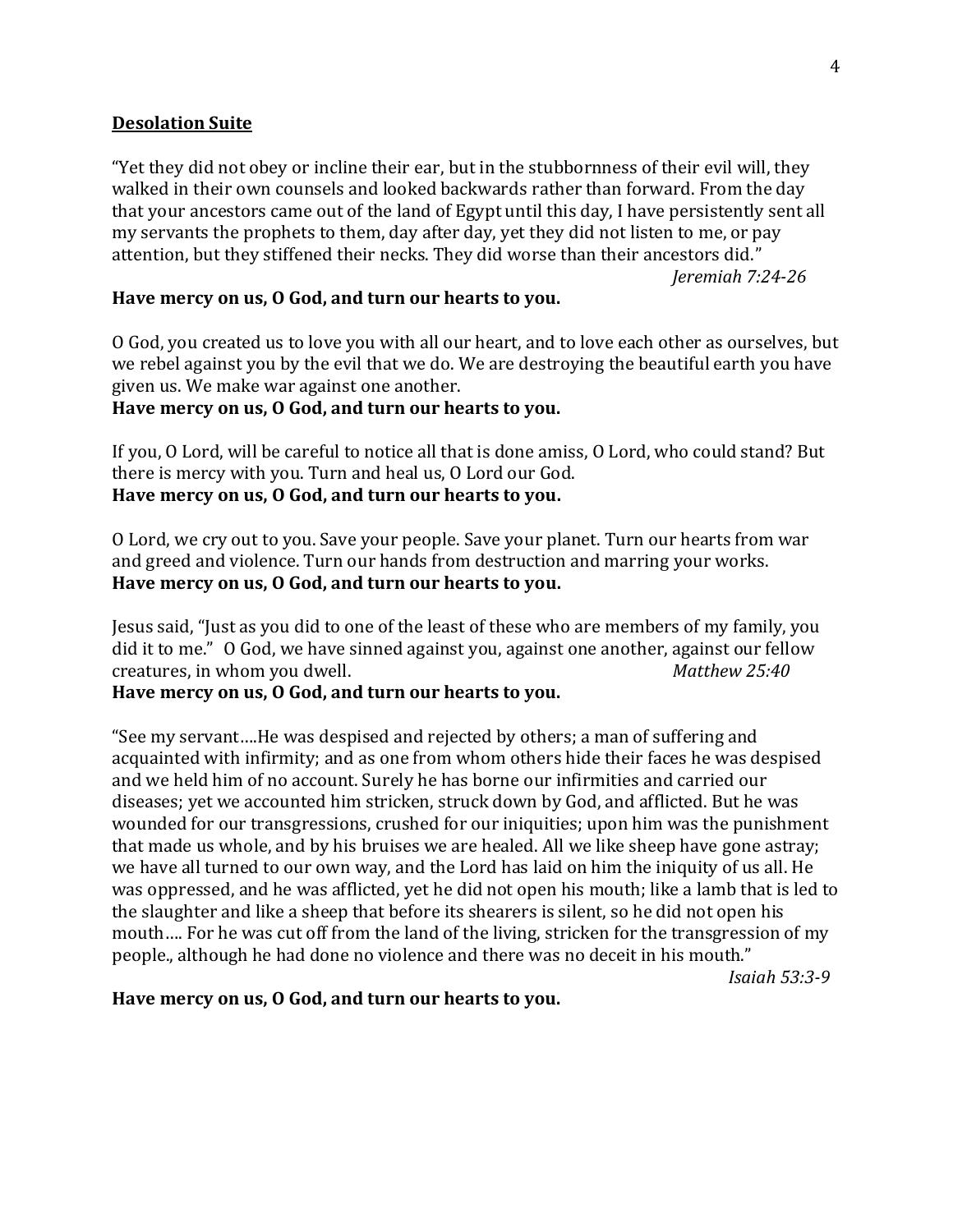## **Earth Suite**

Lord Jesus, you suffer in the suffering of your people, in the suffering of the earth that you have made, the earth that you sustain, the earth that you love.

## **Surely he bears our griefs, he carries our afflictions.**

The whole earth groans with pain. Runaway global warming, pollution in our air, our water, our earth. Seas of plastic swirling in the ocean for the silent sea creatures to swallow. Pesticides in the fruit of the earth, in the bodies of polar bears far from cultivated fields. The animals you have created dying out, some are gone, some will soon be gone, and still we kill them and destroy their home. Like lambs led to slaughter, they are silent. Your Spirit within them groans with them in pain.

## **Surely he bears our griefs, he carries our afflictions.**

God created us in God's own image, blessed us with creativity, reason, skill and freedom to choose how to use it. And we turned our creativity against ourselves, against our planet home. We abused these gifts of God our Creator to mar and destroy Creation and our fellow creatures. Whatever we have done to the least of your children, we have done to you, O Jesus.

## **Surely he bears our griefs, he carries our afflictions.**

O God, how long? Grant us wisdom. Grant us compassion. Turn our hearts to seek you and forsake our greed and selfishness, our short-sightedness and hardness of heart, our apathy and lack of caring.

# **Have mercy on us, O God, and turn our hearts to you.**

"Thus says the Lord, your Redeemer, the Holy One of Israel….I am about to do a new thing: now it springs forth, do you not perceive it? I will make a way in the wilderness and rivers in the desert. The wild animals will honour me, the jackals and the ostriches; for I give water in the wilderness, rivers in the desert." *Isaiah 43:14, 19-20*

# **They shall not hurt or destroy on all my holy mountain, says the Lord.**

Can you hunt the prey for the lion, or satisfy the appetite of the young lions, when they crouch in their dens, or lie in wait in the covert? Who provides for the raven its prey, when its young ones cry to God, and wander about for lack of food? *Job 38:39-41*

## **They shall not hurt or destroy on all my holy mountain, says the Lord.**

The wilderness and the dry land shall be glad, the desert shall rejoice and blossom; like the crocus it shall blossom abundantly, and rejoice with joy and singing. *Isaiah 35:1-2*

# **They shall not hurt or destroy on all my holy mountain, says the Lord.**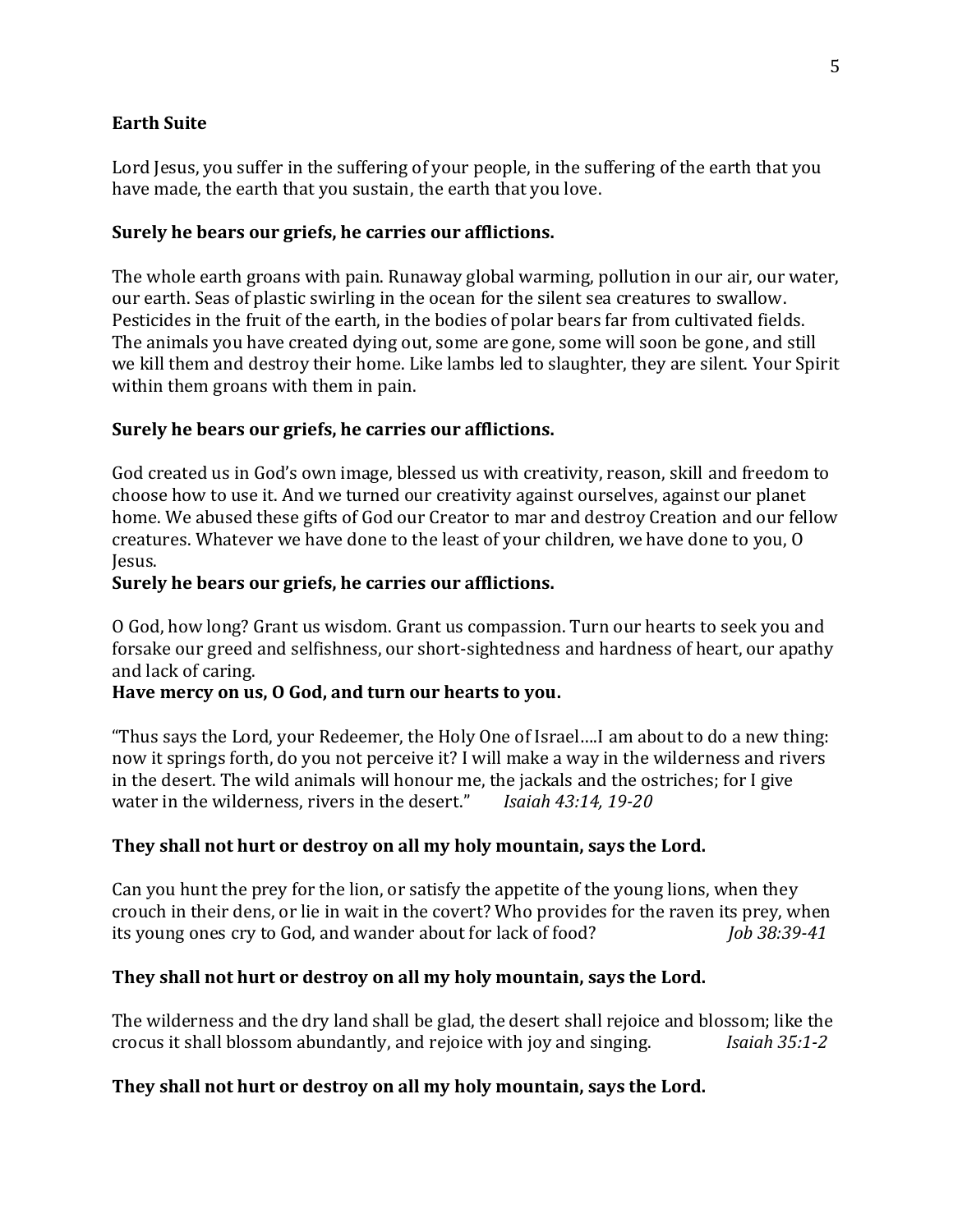## **Humanity Suite**

O God, you have called for peace and we have made war. You have called us to love one another and we have loved our profits more. You have called us to care for the widows, orphans and strangers and we have exploited them for our own benefit or for fear of them. You have called for justice and we have loved injustice more.

## **Have mercy on us, O God, and turn our hearts to you.**

There is war in Ukraine, war in Yemen, war in Africa, war in Myanmar, some waged by our enemies, some waged by our allies. Men, women, children, tiny babies, animals and birds are killed and wounded. Children are traumatized. Children are recruited as child soldiers and soldier's toys. The land is devastated by bombs and cities are destroyed. We create wastelands where once there were prosperous people, prosperous lands. The cry of your people goes up, "How long, O Lord?"

## **Surely he bears our griefs, he carries our afflictions.**

So many people hungry, so many children malnourished, starving. So much food wasted and thrown away. Subsistence farmers driven from their ancestral lands, which are turned to cash crops. Companies making barren crops with infertile seeds to increase profits, at great cost to humans and the earth. Food insecurity even in our rich land.

## **Surely he bears our griefs, he carries our afflictions.**

The cry of the homeless in winter, living in tents or under bridges. The cry of refugees, displaced from their homes. The poor can no longer afford shelter. We forget that your son was homeless, and your people Israel were homeless for 40 years. We forget that you are homeless with them.

## **Surely he bears our griefs, he carries our afflictions.**

We shun people who are different: different colour, different race, different language, different religion, different gender, different abilities. We forget your commands to welcome the stranger because we, too, have been strangers.

# **Surely he bears our griefs, he carries our afflictions.**

So many children living in fear, living in hunger, living with trauma no one should bear. Children abused, children neglected, children wounded in wars, children wounded by their parents, children wounded by our governments, children wounded by our church. Children forgotten by the world. Children of whom your son Jesus said, it would be better that a millstone was tied around a person's neck, and they were thrown into the sea than that they should make one of these little ones stumble.

# **Surely he bears our griefs, he carries our afflictions.**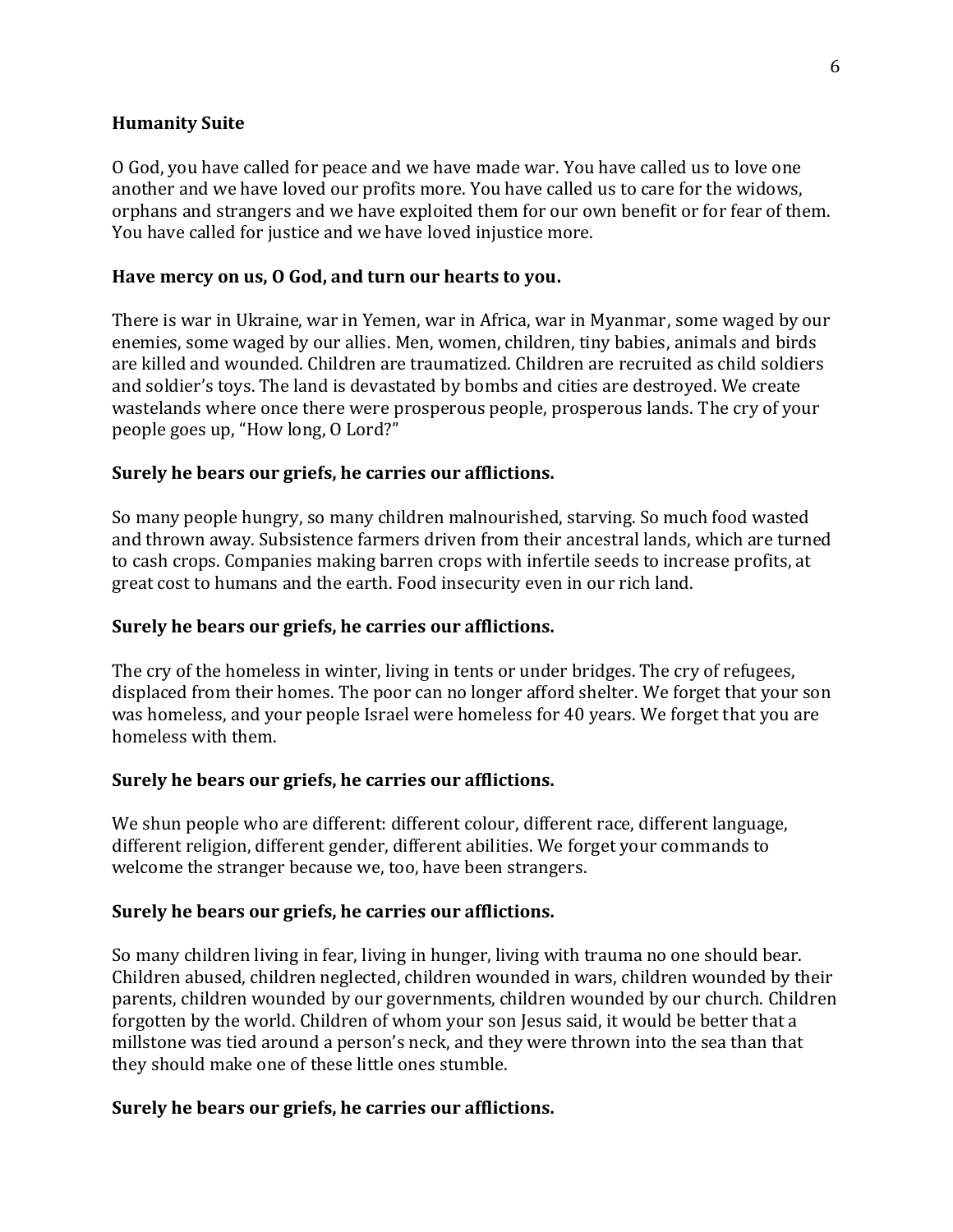O God, how long? Grant us wisdom. Grant us compassion. Turn our hearts to seek you and forsake our greed and selfishness, our short-sightedness and hardness of heart, our apathy and lack of caring.

# **Have mercy on us, O God, and turn our hearts to you.**

The prophet says, "In the days to come the mountain of the Lord's house shall be established as the highest of the mountains, and shall be raised above the hills; all nations shall stream to it. Many people shall come and say, 'Come, let us go up to the mountain of the Lord; to the house of the God of Jacob, that he may teach us his ways and that we may walk in his paths.' For out of Zion shall go forth instruction, and the word of the Lord from Jerusalem. He shall judge between the nations and shall arbitrate for many peoples; they shall beat their swords into ploughshares, and their spears into pruning hooks; nation shall not lift up sword against nation, neither shall they learn war any more. *Isaiah 2:2-4*

# **They shall not hurt or destroy on all my holy mountain, says the Lord.**

The Spirit of the Lord God is upon me, because the Lord has anointed me; he has sent me to bring good news to the oppressed, to bind up the broken-hearted, to proclaim liberty to the captives and release to the prisoners; to proclaim the year of the Lord's favour.

*Isaiah 61:1-2*

# **They shall not hurt or destroy on all my holy mountain, says the Lord.**

The wolf shall live with the lamb, the leopard shall lie down with the kid, the calf and the lion and the fatling together, and a little child shall lead them. The cow and the bear shall graze, their young shall lie down together; the lion shall eat straw like the ox. The nursing child shall play over the hole of the asp, and the weaned child shall put its hand on the adder's den. They will not hurt or destroy on all my holy mountain; for the earth will be full of the knowledge of the Lord, as the waters cover the sea. *Isaiah 11:6-9*

# **They shall not hurt or destroy on all my holy mountain, says the Lord.**

In those days, they shall all sit under their own vines and under their own fig trees, and no one shall make them afraid; for the mouth of the Lord of hosts has spoken…… In that day, says the Lord, I will assemble the lame and gather those who have been driven away, and those whom I have afflicted. The lame I will make the remnant and those who were cast off, a strong nation; and the Lord will reign over them in Mount Zion, now and forever more. *Micah 4:4, 6-7*

# **They shall not hurt or destroy on all my holy mountain, says the Lord.**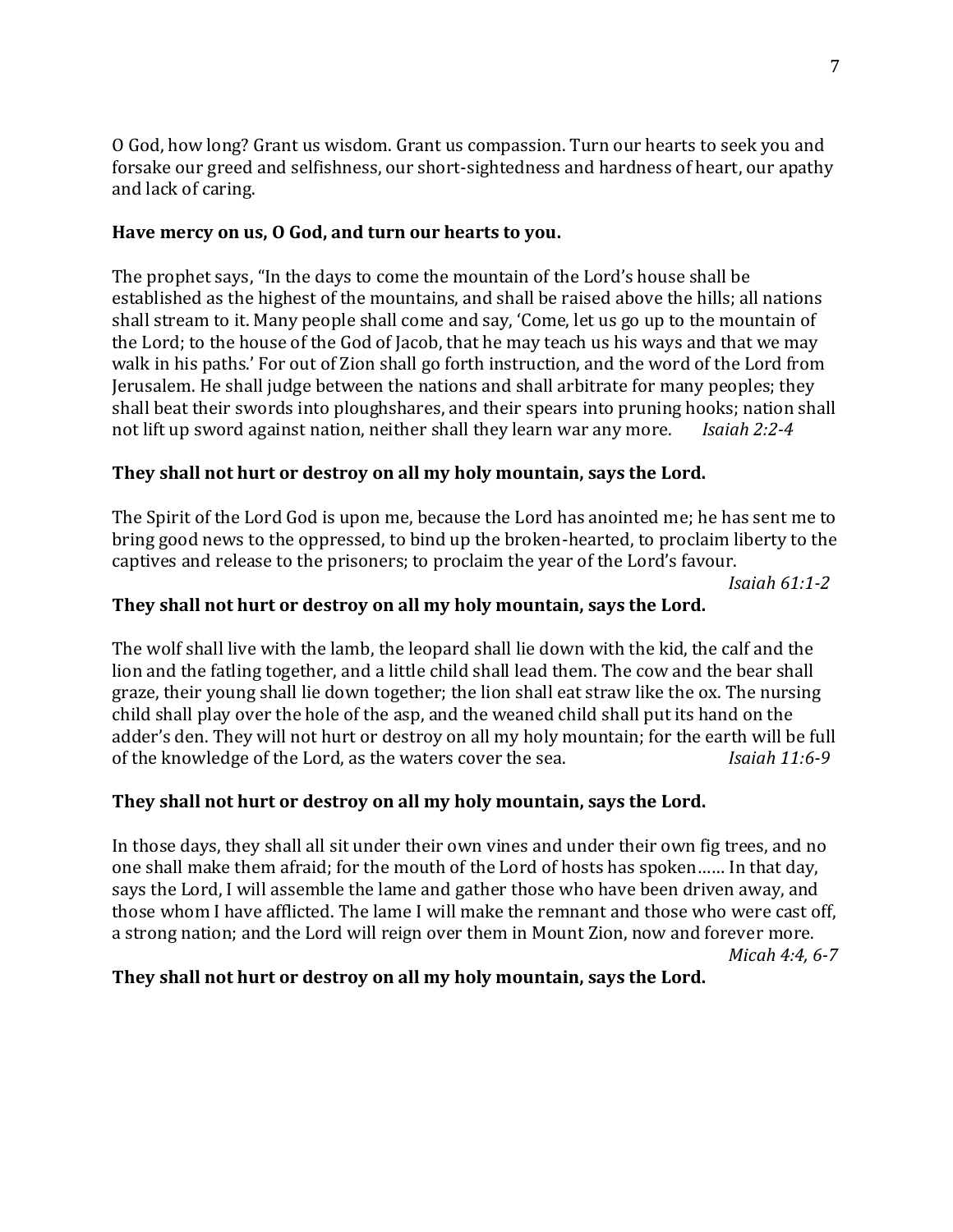#### **Repentance Suite**

Blow the trumpet in Zion; sound the alarm on my holy mountain! Let all the inhabitants of the land tremble, for the day of the Lord is coming, it is near - …… "Yet even now," says the Lord, "return to me with all your heart, with fasting, with weeping and with mourning; rend your hearts and not your clothing. Return to the Lord, your God, for he is gracious and merciful, slow to anger, and abounding in steadfast love, and relents from punishing." *Joel 2: 1, 12-13*

Let us confess our sins to the Lord.

**Almighty and most merciful Father, we have erred and strayed from your ways like lost sheep. We have followed too much the devices and desires of our own hearts. We have offended against your holy laws. We have left undone those things which we ought to have done, and we have done those things which we ought not to have done, and there is no health in us. But, you, O Lord, have mercy upon us, miserable offenders. Spare all those, O God, who confess their faults. Restore all those who are penitent, according to your promises declared to humankind in Jesus Christ our Lord. And grant, O most merciful Father, for his sake, that we may hereafter live a godly, righteous and sober life, to the glory of your holy name. Amen.**

I invite you now, if you wish, to write on paper the prayers and longings of your hearts, your heartfelt confession, your prayers for peace and justice, your longing for healing for yourself and the world. Whatever you want to offer to God, write it down. There are envelopes to seal them in and then come, pin them to the cross, offer them to Jesus. This is between you and God. No one else will read them. I will burn them on Holy Saturday as a fragrant offering to God, and our prayers shall go up as incense, and God will hear and have mercy.

\*\*\*\*\*\*\*\*\*\*\*\*\*\*\*\*\*\*\*\*\*\*\*\*\*\*\*\*\*\*\*\*\*\*\*\*\*\*\*\*\*\*\*\*\*

## **Consolation Suite**

Seek the Lord while he may be found, call upon him while he is near; let the wicked forsake their ways, and the unrighteous their thoughts; let them return to the Lord, that he may have mercy on them, and to our God, for he will abundantly pardon. For my thoughts are not your thoughts, nor are your ways my ways, says the Lord. For as the heavens are higher than the earth, so are my ways higher than your ways, and my thoughts than your thoughts. *Isaiah 55:6-9*

#### **We seek you, O God. Turn again and heal us.**

But Zion said, "The Lord has forsaken me, my Lord has forgotten me." Can a woman forget her nursing child, or show no compassion for the child of her womb? Even these may forget, yet I will not forget you. *Isaiah 49:14-15*

## **Have mercy on us, O God, and turn our hearts to you.**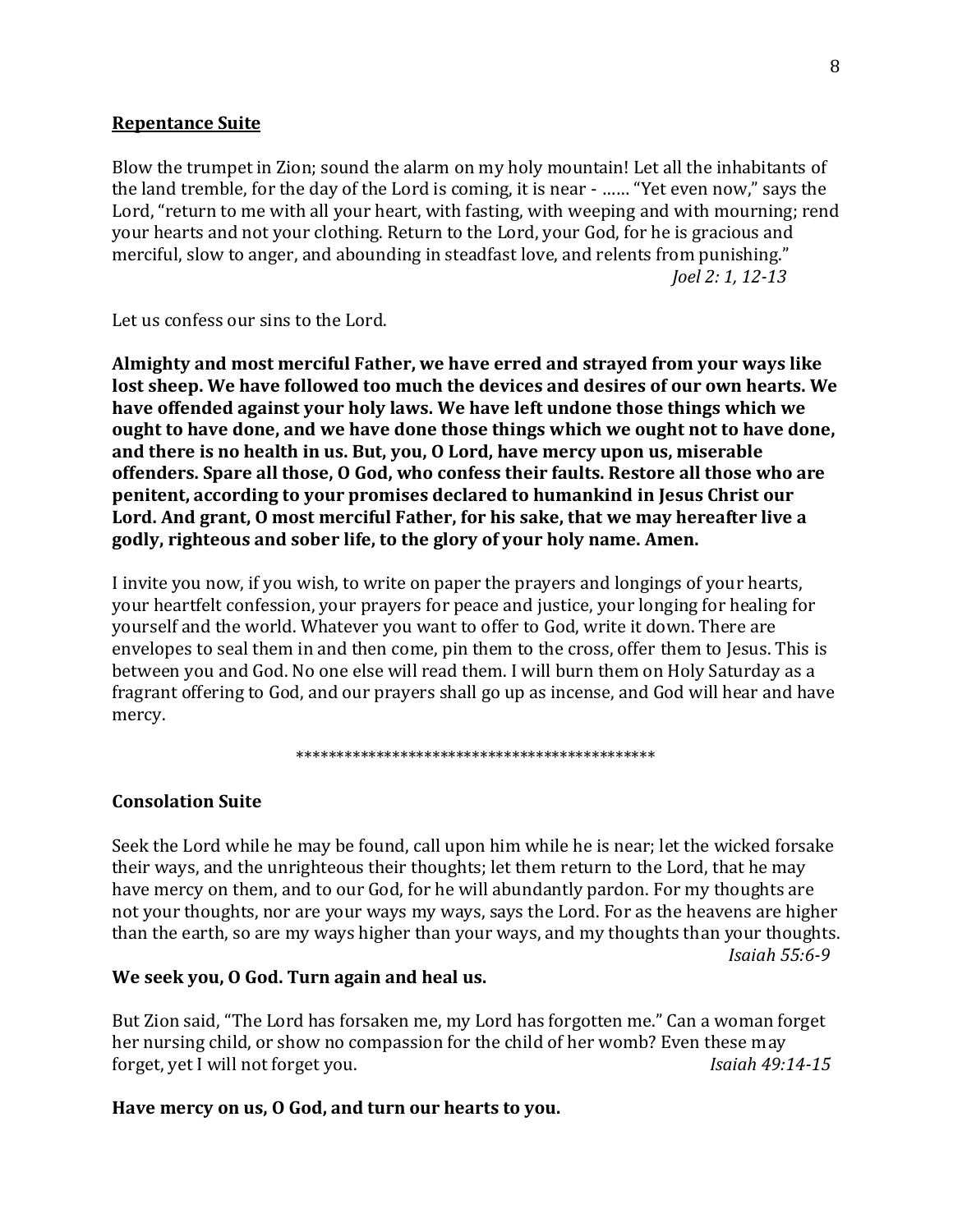How can I give you up, Ephraim? How can I hand you over, O Israel? ….. My heart recoils within me; my compassion grows warm and tender. I will not execute my fierce anger; I will not again destroy Ephraim; for I am God and no mortal, the Holy One in your midst, and I will not come in wrath. *Hosea 11:8-9* 

## **Have mercy on us, O God, and turn our hearts to you.**

For God so loved the world that he gave his only Son, so that everyone who believes in him may not perish but may have eternal life. Indeed, God did not send the Son into the world to condemn the world, but in order that the world might be saved through him.

*John 3:16-17*

## **Have mercy on us, O God, and turn our hearts to you.**

## **Resolution Suite**

O God who brings the light, change our eyes and ears so that we may see you and hear you in all your creation, in the children, in the animals, in the streams and lakes and hills, in the insects and birds. Help us to see all creation with your eyes.

## **Your Kingdom come, your will be done on earth.**

O God who sees the heart, change our hearts to love you and to love all you have made, the beauties and wildness of the earth, the beauty in each of your children. Help us to love and value them for themselves and for bearing your image.

#### **Your Kingdom come, your will be done on earth.**

O God whose Spirit moved over the face of the deep, move over the peoples of the earth. Fill us with your clear vision, that we may see what is before us, fill us with your love, that we may be moved to work for the true well-being of all your creatures.

#### **Your Kingdom come, your will be done on earth.**

O God who calls for justice, bring justice to the world, that all your people may share what we need for life: shelter, food, clothing, clean water, the ability to work and live and raise our families in peace and security, with none to make us afraid.

#### **Your Kingdom come, your will be done on earth.**

O God whose Son went about healing, heal this earth that we have marred. Make us agents of your healing, to reduce global warming, to remove the poisons from our air and water and soil, to regrow the forests that we have cut, to help the species that are dying to revive, to save each animal from human harm, to renew the face of the earth.

#### **Your Kingdom come, your will be done on earth.**